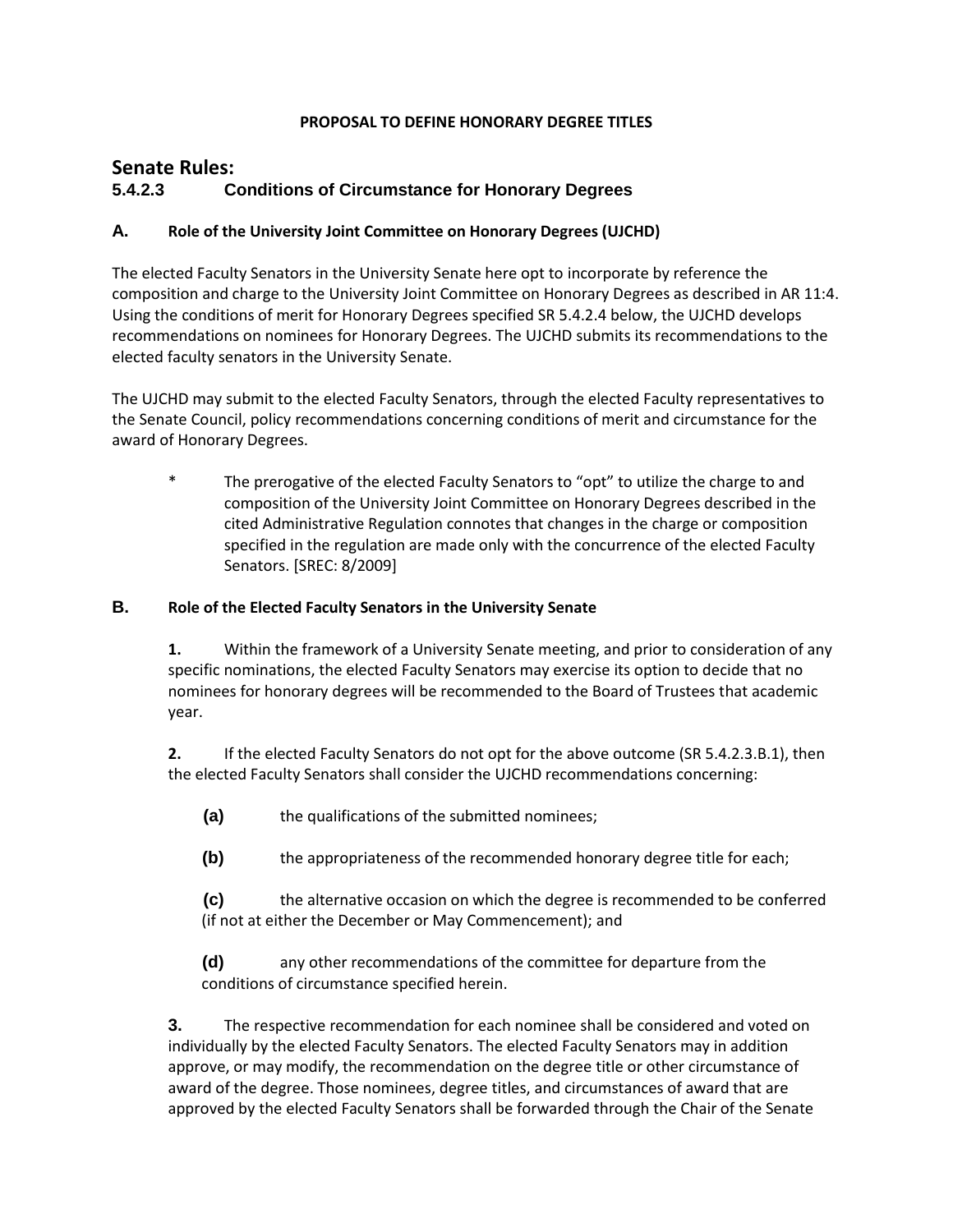(the President) to the Board of Trustees for final action. Prior to the vote by the elected faculty Senators, the Chair of the Senate (or that Chair's designee), may address the University Senate as to the qualifications of a particular nominee or as to exceptions to the conditions of circumstance.

**4.** Under extraordinary circumstances, and with written justification to the Board of Trustees through the Chair of the Senate, the elected faculty representatives in the University Senate may through a deliberative process commensurate to the circumstance recommend for an honorary degree a person not among the nominees recommended by UJCHD. This option is not dependent upon the exercise of SR 5.4.2.3.B.2, above.

# **C. Circumstances for Award of Honorary Degrees**

**1.** The number of honorary degrees awarded during any academic year shall be limited to five, with no more than four at any single Commencement. [US: 2/14/11]

**2.** The honoree must be present to receive the honorary degree.

**3.** The honorary degree shall be conferred at either the December or May regular university commencement ceremony, unless otherwise approved by the elected Faculty Senators pursuant to SR 5.4.2.3.B.2.(c). [US: 2/14/11]

# **D. Titles of Honorary Degrees**

The titles and definitions approved by the elected Faculty Senators for Honorary Degrees are**:**

#### Honorary Doctor of Arts

To recognize extraordinary accomplishments in the creative arts, fine arts, performing arts, or related fields

#### Honorary Doctor of Laws

To recognize extraordinary accomplishments in law, politics, governance, diplomacy, or related fields

#### Honorary Doctor of Science

To recognize extraordinary accomplishments in scientific fields

#### Honorary Doctor of Engineering

To recognize extraordinary accomplishments in engineering, design, technology, or related fields

#### Honorary Doctor of Humanities

To recognize extraordinary accomplishments in the humanities

#### Honorary Doctor of Humane Letters

To recognize extraordinary contributions to philanthropy, human development, education, or societal well-being

# **5.4.2.4 Conditions of Merit for Honorary Degrees**

**A. Principles**